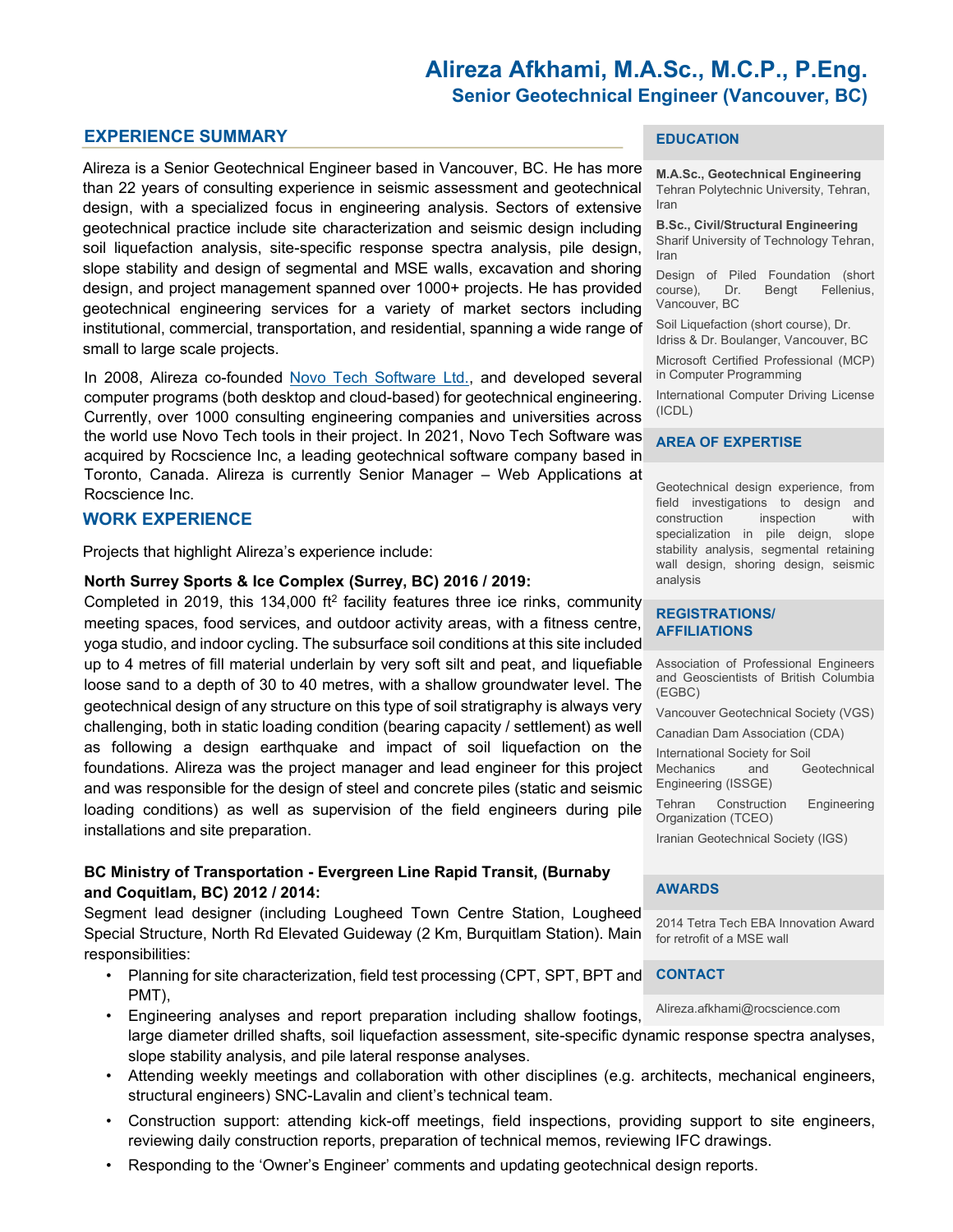# **Alireza Afkhami, M.A.Sc., M.C.P., P.Eng. Senior Geotechnical Engineer (Vancouver, BC)**

• Special features: Fifty, 2.4 to 2.7 m diameter drilled shafts with slurry and/or casing, 0.6 to 1.2 m driven piles, limit states design, interpretation of CSL and PDA test results and HP release, WEAP analysis, stone columns, soil mixing (> 1000 columns), tunnel box jacking (Ioco Station at Barnet Hwy).

## **BC Ministry of Transportation Public Works – Alaska Highway Repair 2013 / 2014:**

Repair of Alaska Highway alignment at three areas; included providing several design options. The selected design consisted of Sierra Scape retaining wall. The main challenge was uncertainties regarding the subsurface condition and presence of crib walls and gabions on which the proposed wall will be supported.

## **BC Ministry of Transportation - Westside Road Interchange (Kelowna, BC) 2012 / 2013:**

Remedial design to stabilize a failing MSE wall using a combination of tie-back soil anchors and reinforced concrete wall supported on Helical piles; this included close cooperation with structural engineers, client and the contractor. Responsibilities during construction included reviewing the field inspection reports and addressing construction issues. Alireza co-authored a paper that will be presented in 2014 CGS conference in Regina, Canada. He also received the corporate wide innovation award for his design.

## **AB Ministry of Transportation - Northeast Anthony Henday Drive (Edmonton (AB) 2012 / 2013:**

Slope stability, bearing capacity and settlement analyses for Mechanically Stabilized Earth (MSE) walls and bridge abutments; reviewing pile design soil parameters.

**BC Hydro - Interior to Lower Mainland Transmission Line (Merritt to Coquitlam, BC) 2012:** Pile design including static and seismic bearing, soil liquefaction and lateral spreading analyses, site-specific dynamic response spectra analysis, Cone Penetration Test interpretation and analysis; reviewing IFC drawings.

**Roberts Bank Rail Corridor (Surrey, BC) 2012:** Pile design including static bearing and lateral deformation under seismic loads, abutment design using lightweight material (EPS), site-specific response spectra analysis (Seismic), Cone Penetration Test interpretation and analysis.

**Douglas Channel LNG Plant (Kitimat, BC) 2012:** Site characterization, pile design for LNG tanks, settlement analysis, bearing capacity of rock sockets for dolphin structure, slope stability analysis and estimation of postearthquake slope movements and induced loads on piles, seismic analysis based on ASCE, NFPA, CSA-Z276-11 codes. Preparation of geotechnical and seismic report.

**Slope Remediation (West Vancouver, BC) 2008:** Several slope stability analyses for a pile supported residential building situated on steep sloped terrain, including design of a 65 ft high Mechanically Stabilized Earth (MSE) wall using Lock Blocks, field reviews during construction.

Design of various pile supported structures in peat area of Vancouver and Queensborough. Use of lightweight aggregates in very soft ground conditions. Projects spanned from residential buildings to parks, waterfront structures and BMX tracks.